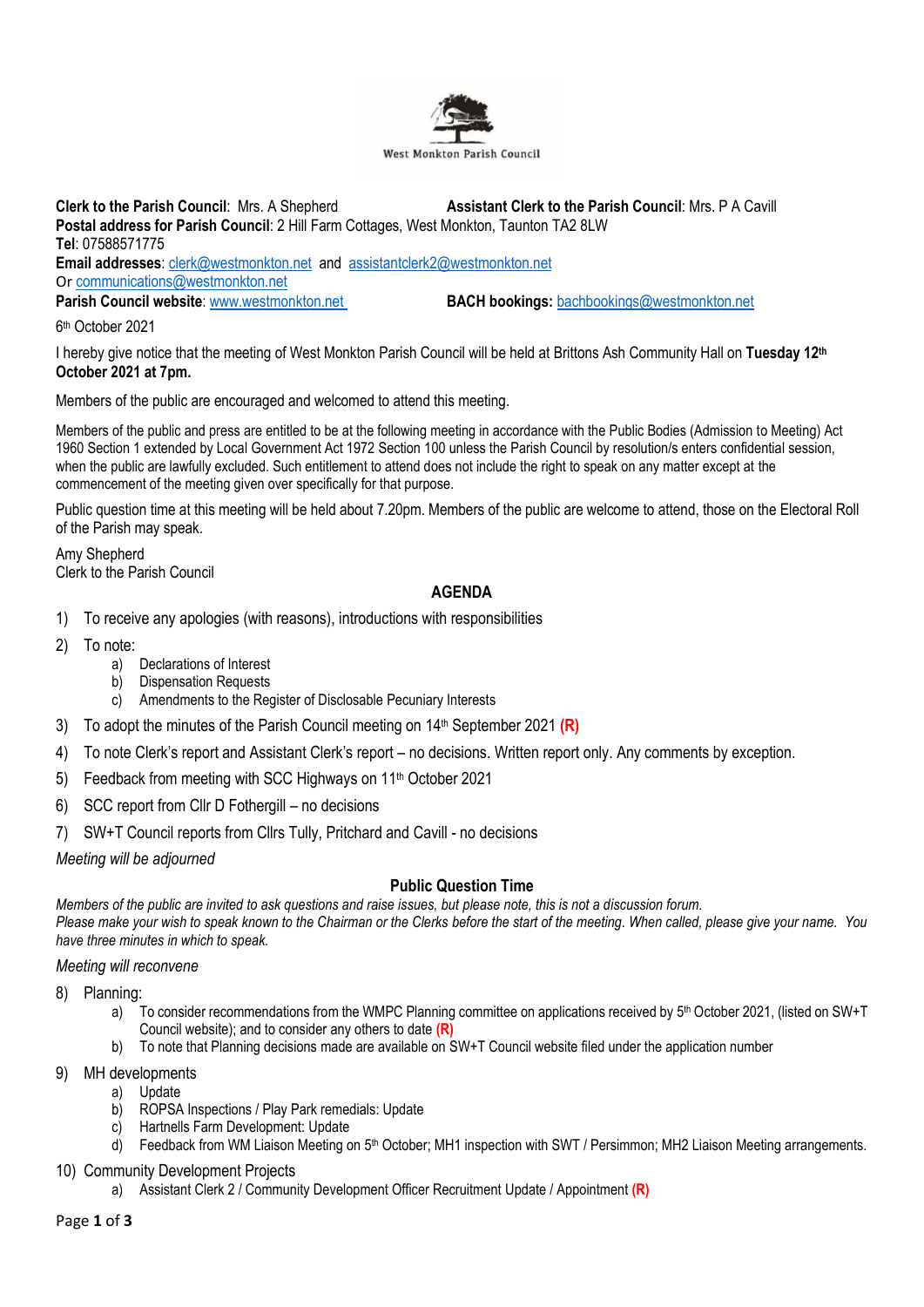- b) Sports pitches: Update. Alternative junior football pitch sites.<br>c) Small Improvement Scheme Project: Update
- Small Improvement Scheme Project: Update
- d) CIL Projects:
	- Footpaths / Renewing gates and stiles: Update Aginhills Footpath Diversion: Update Speed Indicator Device: Update

#### 11) Community

- a) Update; Cllr Elliston
- b) Community Survey: Update
- c) Community Website: Update
- d) Community Funding Application: Update
- 12) Environmental
	- a) Climate Action Programme for the Parish
	- b) Land next to Old West Monkton Primary School update
- 13) Local Government Re-Organisation update; feedback from Town and Parish Council Conference on 7<sup>th</sup> October
- 14) Reports, including recent developments, matters to consider and decisions to be made:
	- a) Bathpool Flood Warden: Mr Kevin Perry
	- b) NP Delivery Group Chairman: Mr K Tutill / Assistant Clerk; Update. Resolution to formally make Regulation 16 submission to SWT **(R)**
	- c) Councillors with roles of responsibility (not all Councillors will have a report to make)
		- Footpaths: Cllr Gage
		- BACH: Cllr Gage
		- Allotments: Cllr Haskins (Clerk) Consider and approve updated tenancy agreement for used from 2022 **(R)**
		- Highways: Cllr Besley
		- Water Resilience: Cllrs Cavill and Hall
		- Safe Routes to School: Cllr Tully
		- Public Open Spaces, Recreation and Children's Play Areas: Cllr Hope
	- Transportation: Cllr Elliston d) Communications Report: Update – Clerk.
	- e) GDPR Nothing to report.
	- f) WMPC Chairman: Cllr Haskins.
	- Representatives on outside bodies/Response to Consultations:
	- g) West Monkton Village Hall Management Committee; Cllr Tully to report
	- h) The Spital Trust: Cllr Ellis to report.
	- i) Any other events at which WMPC was represented
	- j) Consultation responses to be developed / approved for submission: NALC / DEFRA Local Nature Recovery Strategies, SWT Free Trees.
- 15) Finance
	- a) BACH Finance to 31st August 2021; approve / authorise signing of agreement with Primary School re Utilities **(R)**
	- b) Asset Register Annual Approval **(R)**
	- c) Quotes **(R)**
	- d) To receive receipts and payments, approve payments **(R)**
	- e) To note bank reconciliation and budget check
	- f) Bank accounts
- 16) Other matters for report only items for discussion no decision
	- a) Items for next meeting agenda by Monday 1<sup>st</sup> November 2021

### **Confidential Session:**

- 17) Country Park- Update. Lease update. MOU update. Feedback on draft agreement between WMPC and CFPC. Resolutions may be required **(R)**
- 18) Dates of forthcoming meetings:

**Parish Council: Second Tuesday** in the month 2021: 9th Nov, 14th Dec **Planning Committee First Tuesday** in the month 2021: 2nd Nov, 7th Dec Parish Council Away Day 26th October at 2pm **Audit Working Party:** 22nd October 2021 at 9.00am (Virtual)